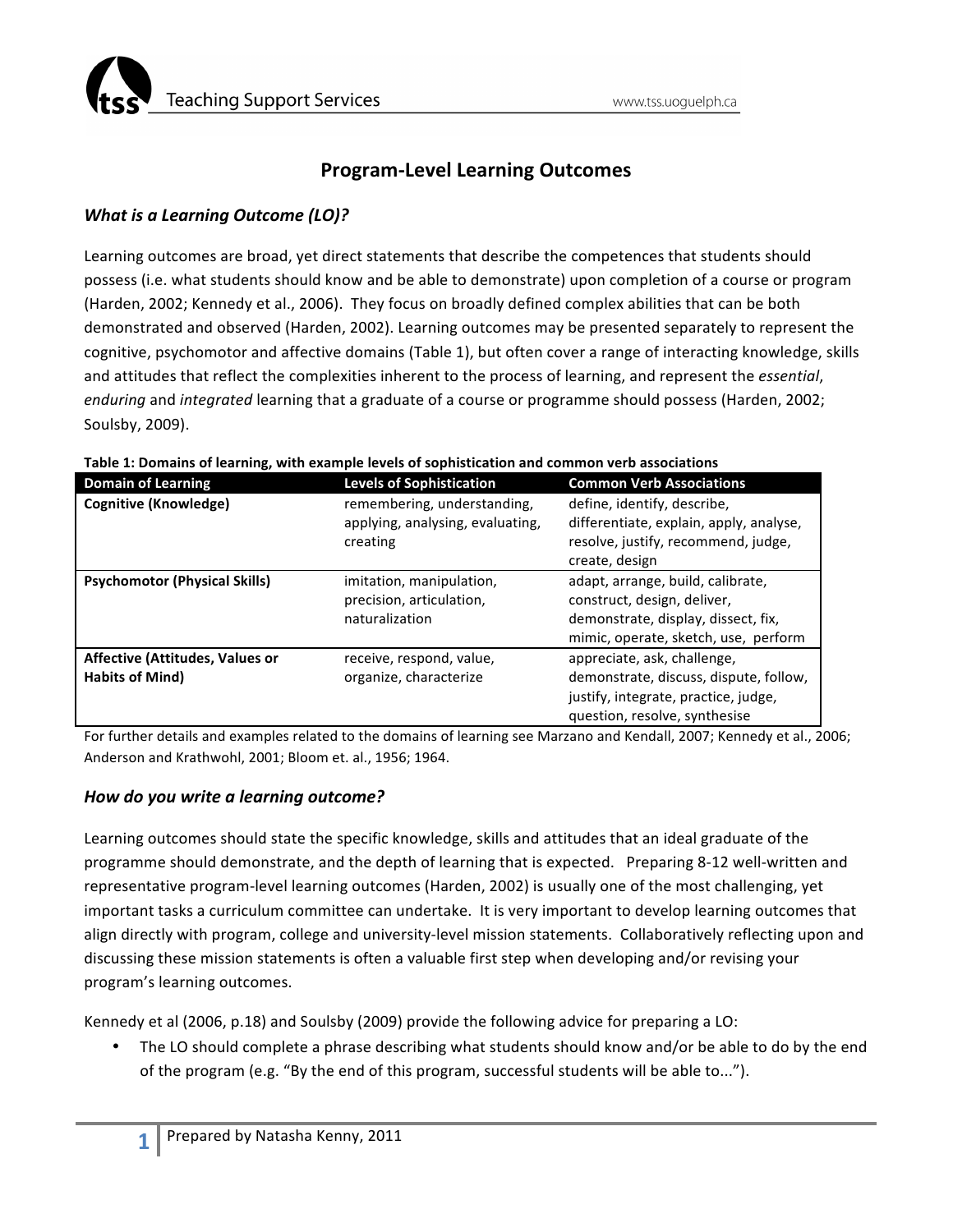**Teaching Support Services** 

- The LO should start with an action verb, followed by a statement specifying the learning to be demonstrated, and finally a statement (or statements) to give it context and to identify a standard for acceptable performance.
- The LO should be unambiguous. Terms such as know, understand, learn, and to be aware of should be avoided, and the specific level of achievement should be clearly identified. Whereas undergraduates may be required to *recognize, apply* and *analyze* disciplinary knowledge, graduate students are required to demonstrate a deeper level of understanding, by *evaluating* and *creating* disciplinary knowledge.
- The LO should be measurable, observable, and capable of being accessed.
- The LO should be balanced. If the LO is too broad it will be difficult to assess, on the other hand if the list of learning outcomes is long and detailed, they are likely too specific and may limit flexibility and adaptability in the curriculum.
- The LO should be concise and clearly stated.
- The LO should be realistic given the time and resources available to both learners and instructors.

# **Examples of program-level learning outcomes**

The following are program-level learning outcomes from a variety of institutions and disciplines. Although they may not meet all of the criteria discussed in this handout, they provide examples of the format, breadth, and level of detail typically contained in program-level learning outcomes.

### **University of British Columbia, Materials Engineering**

Materials Engineers are experts on the entire life cycle of materials, including recovery of materials from minerals, making engineered materials, manufacturing materials into products, understanding and evaluating materials performance, proper disposal and recycling of materials, and evaluating societal and economic benefits. At the end of the program, students will be able to:

- 1. Characterize and select materials for design by evaluating the linkages between material properties, microstructures and processing.
- 2. Analyze materials engineering problems using a balance of mathematics, physics and chemistry including thermodynamics, mass, momentum and energy transport, kinetics and mechanics of materials.
- 3. Solve materials engineering problems. Identify and formulate problems, develop and apply analytical and experimental methods of investigation, identify contributing factors and generate, validate, and evaluate alternative solutions.
- 4. Design processes for the extraction, synthesis and processing of materials to meet technical, economic, environmental and ethical needs and constraints.
- 5. Communicate effectively in a professional environment through technical reports and presentations. Articulate and justify technical solutions to diverse audiences.
- 6. Recognize and evaluate the societal benefits of materials engineering. Appreciate and evaluate the environmental and societal impact of materials. Recognize the importance of professional and ethical responsibilities, the evolving nature of materials engineering and the importance of lifelong learning.

http://www.mmat.ubc.ca/prospective\_students/undergraduate/program/outcomes.php (accessed, Feb. 11, 2011)

### **Qatar University, Department of Architecture and Urban Planning**

The objectives of the Bachelor of Architecture program are translated into a number of learning outcomes. These outcomes are directly related to the profession of architecture, the way in which it is practiced, and the knowledge components necessary for such a practice. The following list of outcomes represent the minimum learning outputs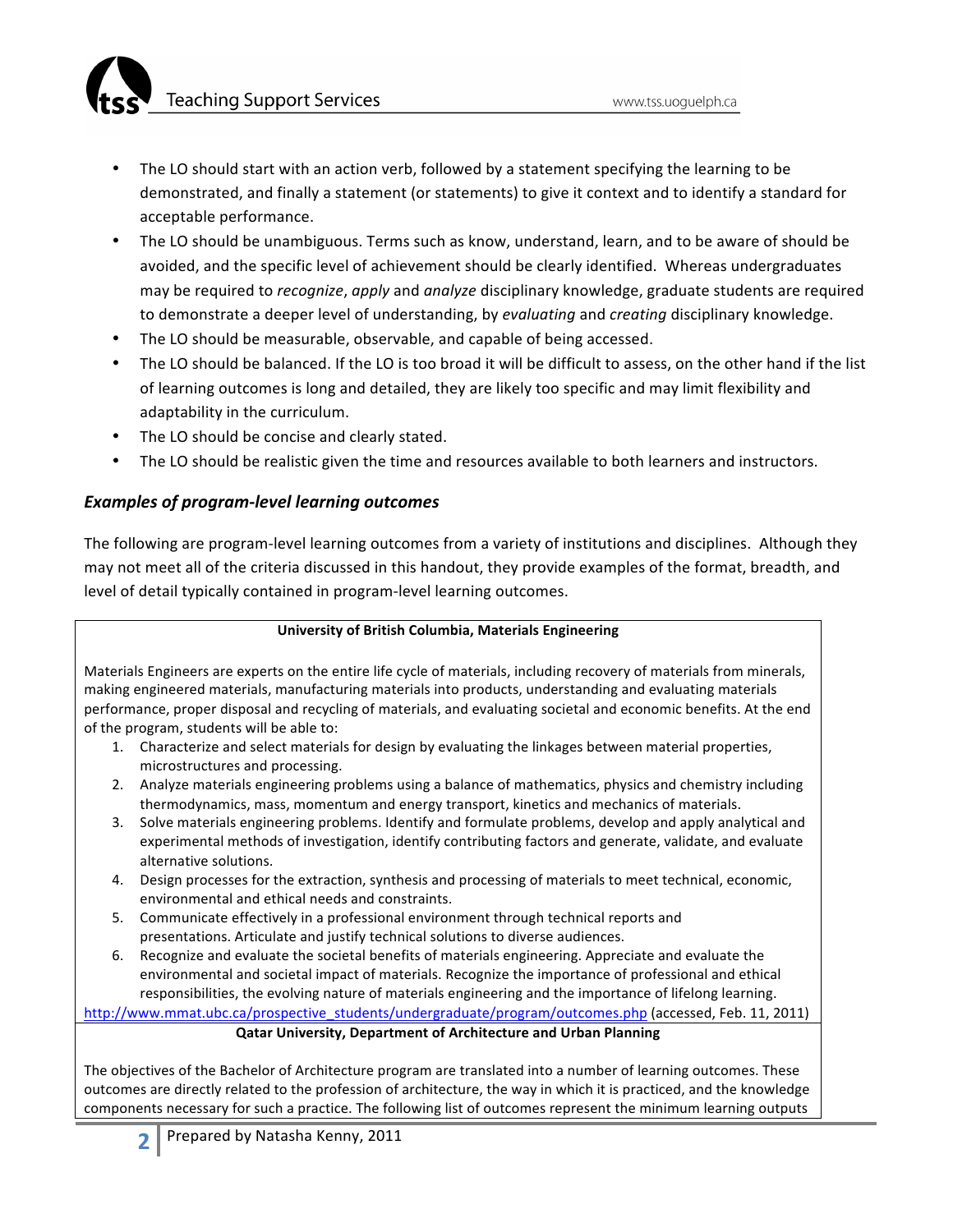expected and therefore they are not exclusive. Specific exercises and individual and group projects may achieve additional learning outcomes:

- 1. An ability to conceptualize and coordinate designs, addressing social, cultural, environmental and technological aspects of architecture
- 2. An ability to recognize the dialectic relationship between people and the built environment in the GCC/Arab region
- 3. An ability to apply and integrate computer technology in design processes and products
- 4. An ability to utilize cutting edge building technology in design
- 5. An ability to apply visual and verbal communication skills at various stages of architectural design and project delivery processes
- 6. An ability to critically analyze building designs and conduct post occupancy evaluation studies
- 7. An ability to employ architectural research methods including data collection and analysis to assess and propose improvements in existing built environments
- 8. An ability to work collaboratively with teams of architects and various interdisciplinary design teams involved in the building industry
- 9. An ability to recognize diversity of needs, values, behavioral norms, social patterns as they relate to the creation of the built environment

http://www.qu.edu.qa/engineering/architecture/programs/arch/outcomes.php (accessed Feb. 11, 2011)

#### Academy of Art University, San Fransisco, Master of Fine Arts

Graduates of the Academy of Art University will demonstrate the ability to:

- 1. Produce a body of work suitable for seeking professional opportunities in their chosen field of art and design.
- 2. Solve creative problems within their field of art and design, including research and synthesis of technical, aesthetic, and conceptual knowledge.
- 3. Communicate their ideas professionally and connect with their intended audience using visual, oral, and written presentation skills relevant to their field.
- 4. Execute technical, aesthetic, and conceptual decisions based on an understanding of art and design principles.
- 5. Evaluate work in their field, including their own work, using professional terminology.
- 6. Recognize the influence of major cultural and aesthetic trends, both historical and contemporary, on art and design products.
- 7. Learn the professional skills and behaviors necessary to compete in the global marketplace for art and design.

http://www.academyart.edu/interior-design-school/mfa\_program.html (accessed Feb. 11, 2011)

### Indiana University – Purdue University Fort Wayne, Bachelor of Arts, Sociology

The student learning outcomes for the degree are as follows:

- 1. Theoretical: Graduates will be able to analyze and evaluate major theoretical perspectives in sociology.
	- Graduates should be able to identify the general theoretical orientation.
	- Graduates should be able to apply theoretical analyses of social structure and social processes.
	- Graduates should be able to interpret social issues in terms of the major theoretical perspectives.
- 2. Methodological: Graduates will be able to utilize and evaluate research methods and data analysis used in sociology.
	- Graduates should be able to demonstrate appropriate use of both quantitative and qualitative methodologies.
	- Graduates should be able to evaluate different research methods.
	- Graduates should be able to interpret the results of data gathering.
	- Graduates should be able to demonstrate appropriate use of statistical techniques.
	- Graduates should be able to demonstrate competent use of statistical software.